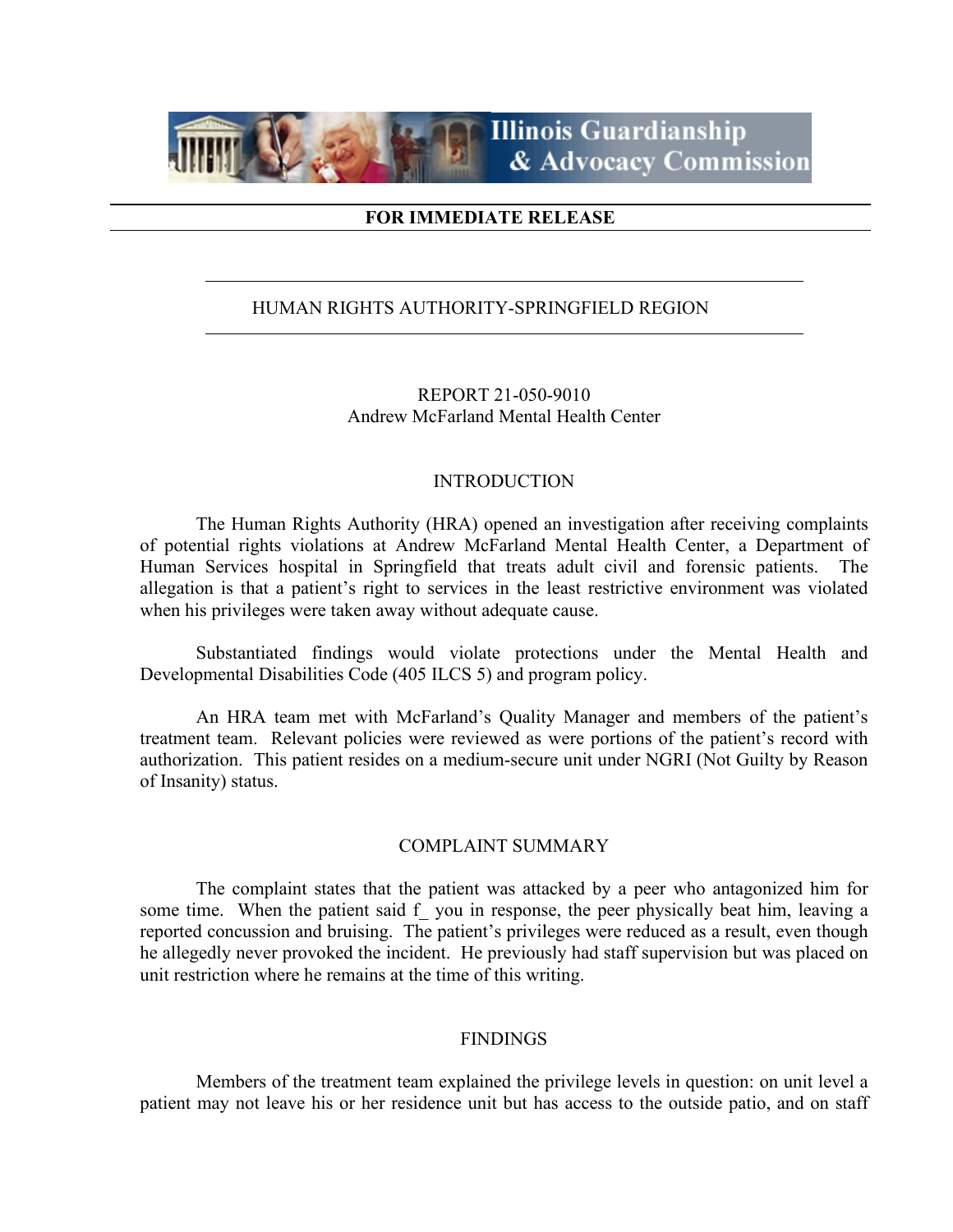level a patient, with supervision, may venture to other areas on grounds, perhaps to other groups, a central programming room with computers or to a café for example. Safety, elopement or incidents of physical aggressions would typically constitute a violation which may result in privilege losses as was the case here. The patient's psychiatrist said that she was concerned about more than one altercation the patient had with peers and that she decided to order unit restriction for his and others' safety. The staff also recalled several situations that led up to the revoked privileges, not only including the physical attack on the patient that was not totally unprovoked, but times when he was abusive to peers, such as throwing a shoe at a roommate and having a near physical encounter with a peer in the café prior to that, or being uncooperative with staff and hospital rules. They said the patient continues to work against his chances for progress, citing more hostility toward peers and stoking them; yelling at them, making them sleep on his schedule, controlling the television, and throwing mattresses and bedding on the floor, which is why he is still on unit level today.

Regarding follow up care after the attack and loss of privileges, the staff said the patient declined a hospital visit but was seen immediately by their own medical personnel for injuries. The aggressor was moved to another unit. We were told that they have discussed with the patient why his privileges were reduced and what would be expected of him to regain them. In this case he was given a written list of requirements to restore staff supervision level, all of which should be adequately documented.

According to incident notes on May 28, 2021, the patient got into a verbal argument with a peer and said "f\_ you bitch", which prompted the peer to swing at him. The patient was able to grab the peer's hand and stop the hit, and both were successfully redirected. On June 1 the patient was eating lunch when a peer walked up and hit him three times in the face "unprovoked". Staff quickly intervened and the patient was taken to an exam room with a bloody nose and mouth. He complained of having blurred vision, a stiff neck, a headache and a concussion, at which time a physician was called to examine him. He refused an offer to go to the hospital for further exams and close observations over the next twenty-four hours were ordered. Later that afternoon the unit's clinical director approached the patient to discuss the recent incident and observed the patient throwing a shoe towards his roommate. When asked for an explanation, the patient said that his roommate put the shoe on his papers and he threw it off. Both were reminded to avoid conflicts and keep their distances, and in result, the psychiatrist ordered a temporary placement on unit restriction level "for safety reasons". Nursing entries on the following day reference an unremarkable neuro check where the patient was noted to have clear speech and strong hand grasps.

Nursing and incident notes, treatment plan reviews and psychiatric evaluations reflect ongoing struggles after his staff level privileges were reinstated on July 8. On July 11, the patient was noted to yell profanities at a roommate and staff after he occupied the bathroom for a long period; on July 13 he repeatedly yelled at a roommate to prevent him from sleeping; on July 16 he loudly lectured a roommate; on July 20 he was asked repeatedly to put the t.v. input back after his video game and he refused, "smirking at staff", and on July 21 he was returned to unit restriction level for continuing to be uncooperative with staff. On August 1 the patient became angry at his roommate who opened the room door and he threw the roommate's mattress and bedding on the floor; on August 21 he was noted to be antagonistic toward others, and he called